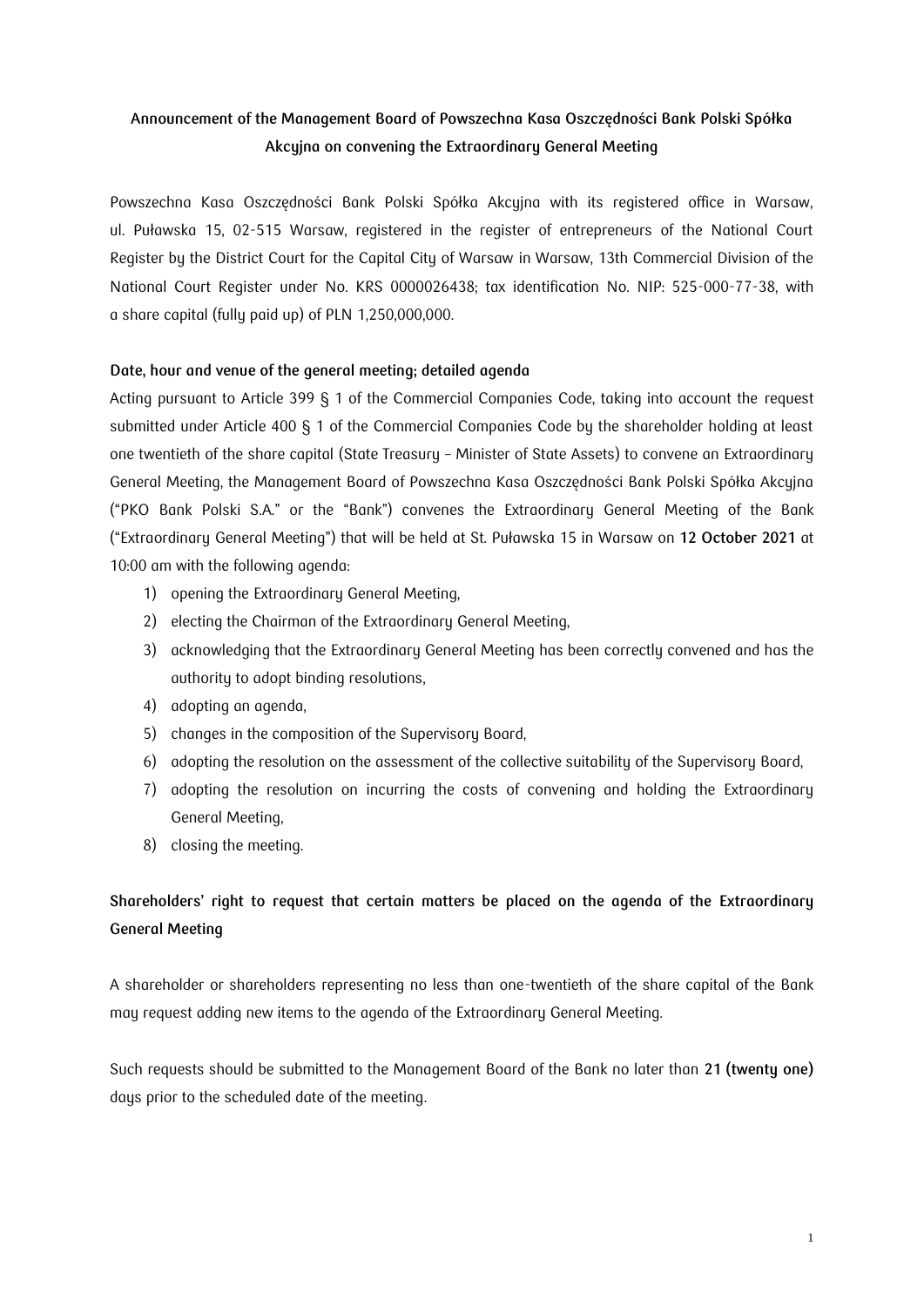The request should be delivered with the draft resolution concerning an indicated point of the agenda with its justification. Failing such justification to the request, the Management Board requests the shareholder or shareholders to present the justification to the proposed resolution.

The requests may be submitted in writing (that is delivered personally, upon confirmation of receipt, or sent to the Bank with a confirmation of dispatch and confirmation of receipt requested) to the following address: Powszechna Kasa Oszczędności Bank Polski Spółka Akcyjna with its registered office in Warsaw, ul. Puławska 15, 02-515 Warsaw (with the note "Investor Relation Office"), or by electronic mail to the e-mail address [wza@pkobp.pl.](mailto:wza@pkobp.pl) The proof that the above-mentioned request was submitted in due time will be the date of its receipt by the Bank or, if sent by e-mail, on the date of delivery of the relevant e-mail to the Bank's electronic mail system (e-mail server). The requests should be made on duly completed and signed forms downloaded from the Bank's web page. If a request is to be sent by e-mail, the form and all attached documents should be attached to the e-mail in the PDF format.

A shareholder or shareholders who request adding items to the agenda of the meeting should deliver, together with the request, documents confirming their identity and the authority to request adding items to the agenda of the Extraordinary General Meeting, in particular:

- 1) a deposit certificate or a certificate of right to participate in the Extraordinary General Meeting issued by an entity keeping a securities account pursuant to the regulations on trading in financial instruments, confirming that the certificate holder is a shareholder of the Bank and on the date of making the request he holds an adequate number of shares,
- 2) in case of a shareholder other than a natural person a current extract from the relevant register or other documents confirming the authorization to represent the shareholder.

The obligation to attach the above-mentioned documents concerns the shareholders making requests either in writing or by e-mail. The documents should be attached in a form appropriate for the form of the request (as hard copies or scans converted to PDF).

If it is a proxy acting on behalf of a shareholder or shareholders who submits a request for placement of certain matters on the meeting agenda, then along with that request, the proxy is required to present in the manner specified above documents confirming his/her authorisation to act on behalf of the shareholder or shareholders.

The Bank may take such actions as will be necessary to identify the shareholder or shareholders and verify the validity of the shareholder's or shareholders' right to above-mentioned request.

The Management Board of the Bank shall promptly, and in no event later than **eighteen days prior** to the scheduled date of the Extraordinary General Meeting, announce changes to the agenda implemented at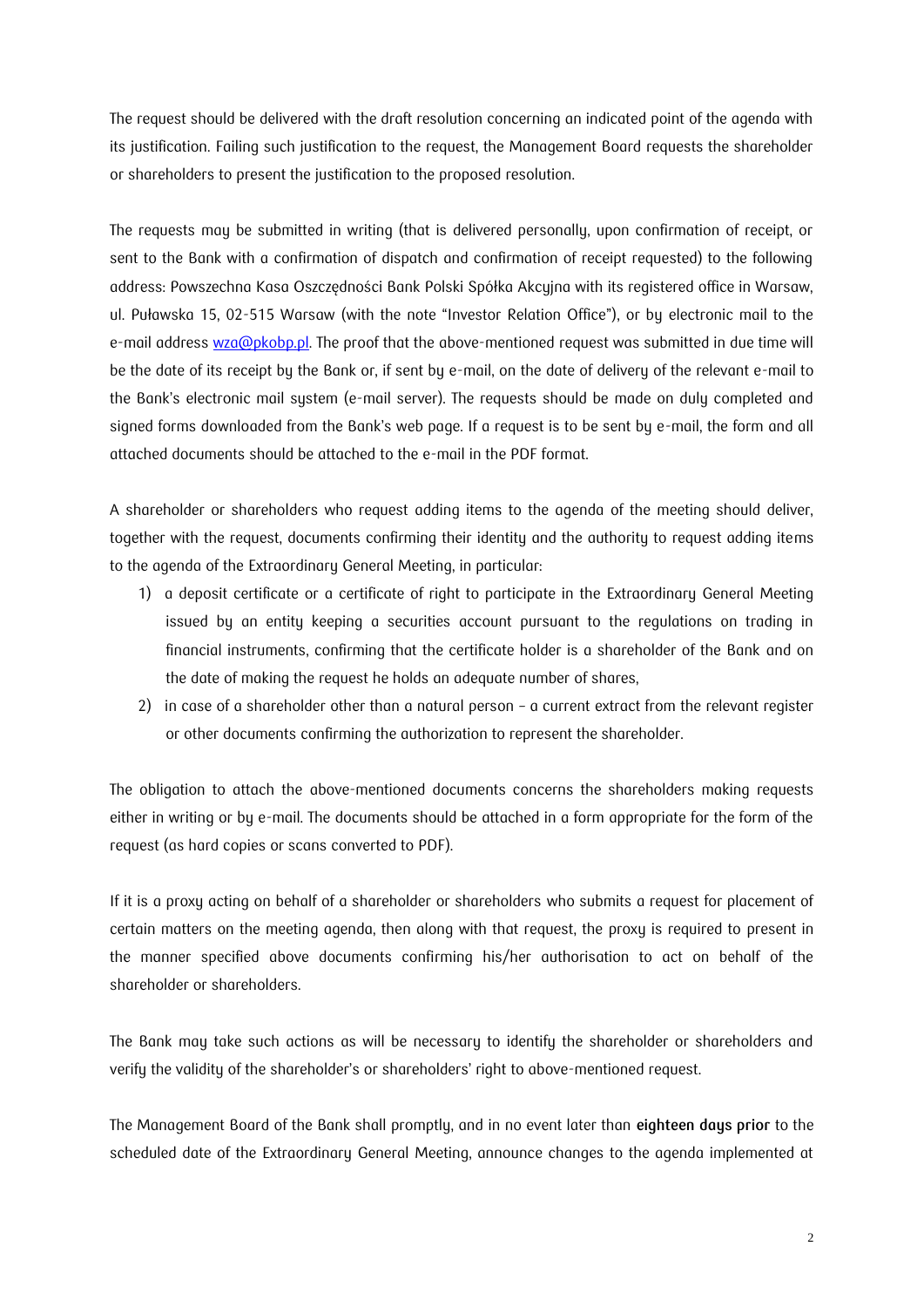the request of a shareholder or shareholders. The new amended agenda will be published on the Bank's web site [www.pkobp.pl/investor-](http://www.pkobp.pl/investors)relations.

#### **Shareholders' right to submit draft resolutions**

Before the date of the Extraordinary General Meeting a shareholder or shareholders representing no less than one-twentieth of the share capital of the Bank may submit to the Bank in writing (that is deliver personally, upon confirmation of receipt, or send to the Bank with a confirmation of dispatch and confirmation of receipt requested) to the following address: PKO Bank Polski S.A., ul. Puławska 15, 02-515 Warsaw (with the note "Investor Relation Office"), or by electronic mail to the e-mail address [wza@pkobp.pl](mailto:wza@pkobp.pl) draft resolutions concerning any items on the agenda of the Extraordinary General Meeting, or matters that are to be added to the agenda.

The draft resolution should be presented with its justification. Failing such justification to the resolution, the Management Board or the Chairman of the General Meeting requests the shareholder or shareholders to present the justification to the proposed resolution.

The submitted draft resolutions should be made on duly completed and signed forms downloaded from the Bank's web page. If a submission is to be made by e-mail, the form and all attached documents should be attached to the e-mail in the PDF format.

A shareholder or shareholders who submit draft resolutions should deliver, together with the request, documents confirming their identity and the authority to submit draft resolutions, in particular:

- 1) a deposit certificate or a certificate of right to participate in the Extraordinary General Meeting issued by an entity keeping a securities account pursuant to the regulations on trading in financial instruments, confirming that the certificate holder is a shareholder of the Bank and on the date of making the request he holds an adequate number of shares,
- 2) in case of a shareholder other than a natural person a current extract from the relevant register or other documents confirming the authorization to represent the shareholder.

The obligation to attach the above-mentioned documents concerns the shareholders making requests either in writing or by e-mail. The documents should be attached in a form appropriate for the form of the request (as hard copies or scans converted to PDF).

If it is a proxy acting on behalf of a shareholder or shareholders who submits a draft resolution, then along with that submission, the proxy is required to present in the manner specified above documents confirming his/her authorisation to act on behalf of the shareholder or shareholders. The Bank may take such actions as will be necessary to identify the shareholder or shareholders and verify the validity of the shareholder's or shareholders' right to submit the projects of the resolutions.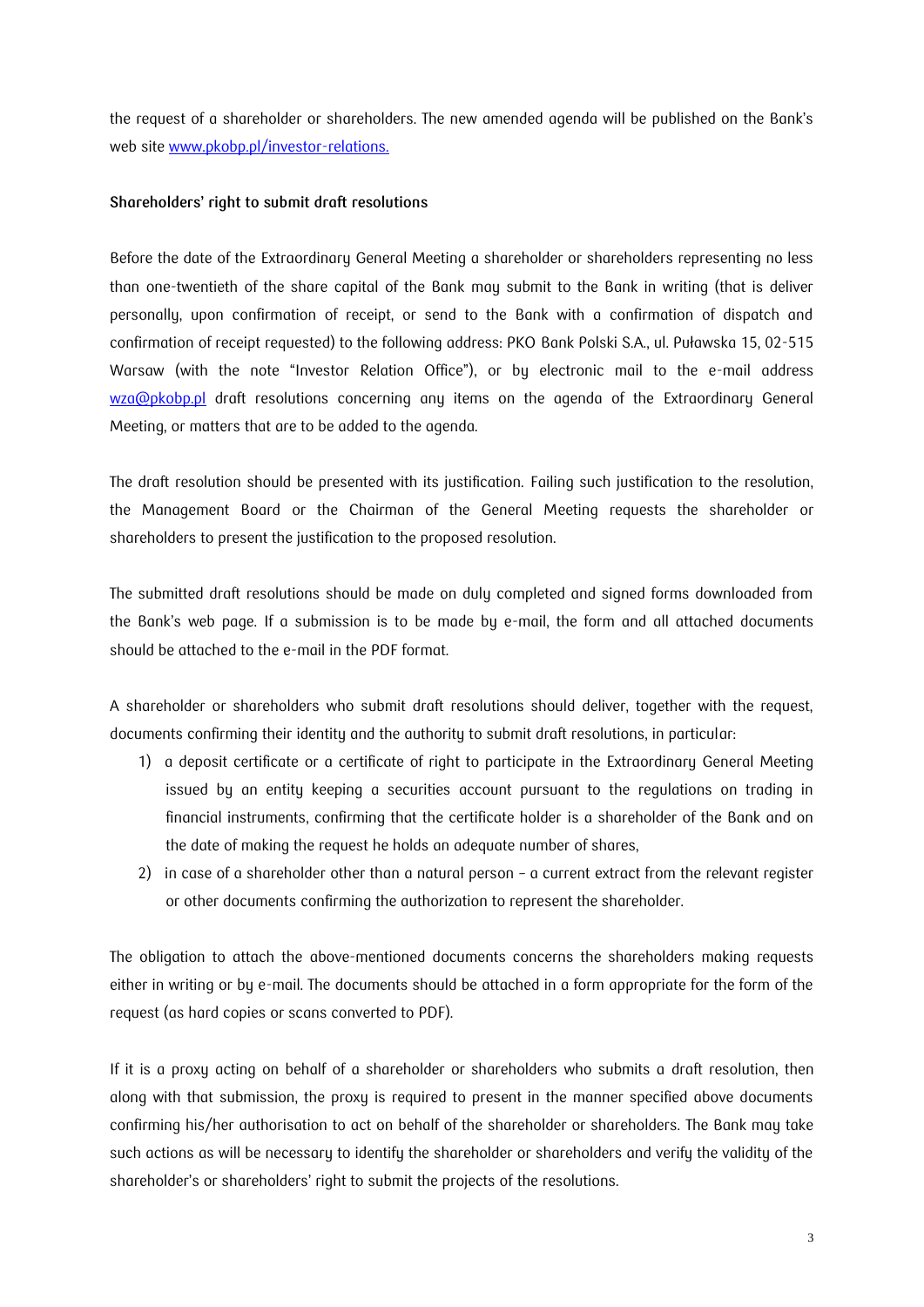Additionally, during the Extraordinary General Meeting itself each shareholder may propose draft resolutions concerning the matters on the agenda of the meeting.

The draft resolution concerning the calling of a brake in the Extraordinary General Meeting proceedings should clearly determine the date for resuming the meeting. The reason of such a break should be specified in the justification to the resolution on calling a break, developed in accordance with the grounds put forward by a shareholder requesting a break.

## **The manner of voting by proxy**

A shareholder may participate in the Extraordinary General Meeting and exercise their right to vote in person or by proxy.

Proxy powers to participate in the Extraordinary General Meeting and to exercise the right to vote must be conferred in writing or the electronic form.

Proxy powers conferred in writing or the electronic form should include: precise identification of the proxy and principal (specification of a given name and surname, the series and number of an identification card or a passport, the PESEL number – in respect of natural persons; and the firm (name), the registered office and the number of KRS or of another register – in respect of legal persons or other organisational units); the date of granting of the power of attorney and specification of its scope, and of the date of general meeting at which the proxy would be exercised; and specification whether the power of attorney is valid only on the opening date of the Extraordinary General Meeting or until its actual closing.

## Proxy powers conferred in writing:

If the shareholder confers the proxy powers in writing, the proxy holder is required to do the following at the preparation of the attendance list of the persons authorised to participate in the Extraordinary General Meeting:

- 1) to submit the original copy of the power of attorney (or a set of the power of attorney documents) or a copy of the power of attorney notarised or officially certified, or its transcript prepared in compliance with applicable law; for the purpose of appending to the minutes,
- 2) to present a document that enables identification of the proxy holder.

The shareholder proxies who are not natural persons should additionally submit copies of documents which demonstrate the authorisation of the persons conferring the power of attorney to act on behalf of a shareholder, while at the same time presenting the original documents. The persons conferring the power of attorney should appear in the current or full excerpt from the relevant shareholder registry, from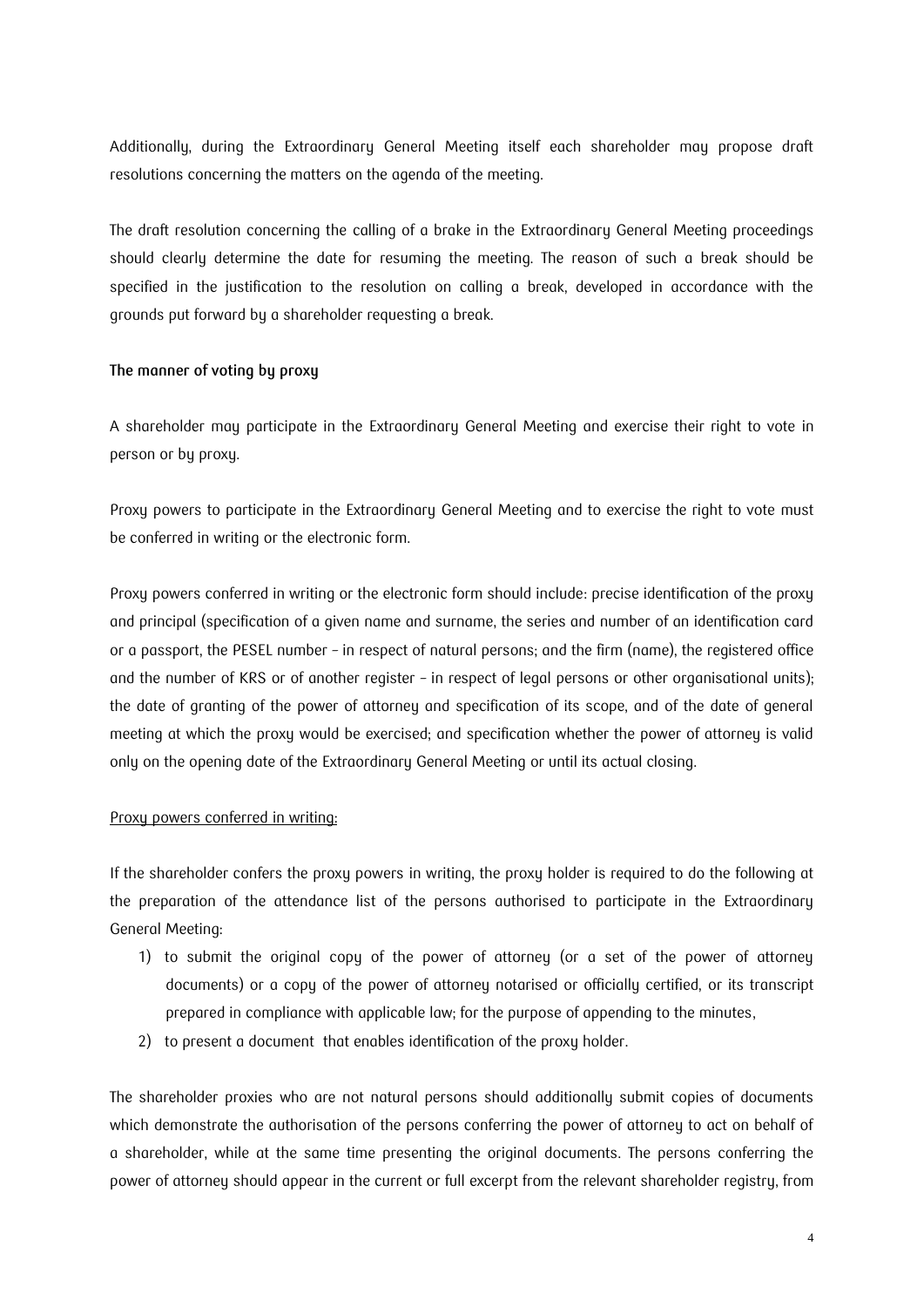which the authorisation to act on behalf of the shareholder on the date of granting the power of attorney will follow.

If any of the documents demonstrating the authority to act on behalf of a shareholder is prepared in a language other than Polish, such a document must have appended to it its translation into the Polish language prepared by a certified translator.

# Proxy powers conferred in the electronic form:

Proxy powers conferred in the electronic form do not require a secure electronic signature verified with a valid qualified certificate.

The Bank must be notified of the proxy powers conferred in the electronic form through employment of electronic communication means in the form of information sent to e-mail address of wza@pkobp.pl, while making every effort to enable effective verification of the power of attorney validity.

The information on the conferring of the power of attorney should include the content of such granted power of attorney. The power of attorney in the electronic form that incorporates the elements specified above may also be prepared in writing and sent to the indicated e-mail address in the PDF format.

Moreover, the notification on conferring the power of attorney should specify the telephone numbers and e-mail addresses of the shareholder and of their proxy, which the Bank can use to contact the shareholder and their proxy.

Together with the notification on the conferring of the power of attorney in the electronic form, the shareholder who is not a natural person will send the following in the PDF format the scan of an excerpt from the relevant register in which the principal is registered.

The persons conferring the power of attorney on behalf of a shareholder who is not a natural person should appear in the current or full excerpt from the relevant shareholder registry, from which the authorisation to act on behalf of the shareholder on the date of granting the power of attorney would follow.

If any of the sent documents demonstrating the capacity to act on behalf of a shareholder is prepared in a language other than Polish, such a document much be complemented with a scan of its translation into the Polish language prepared by a certified translator.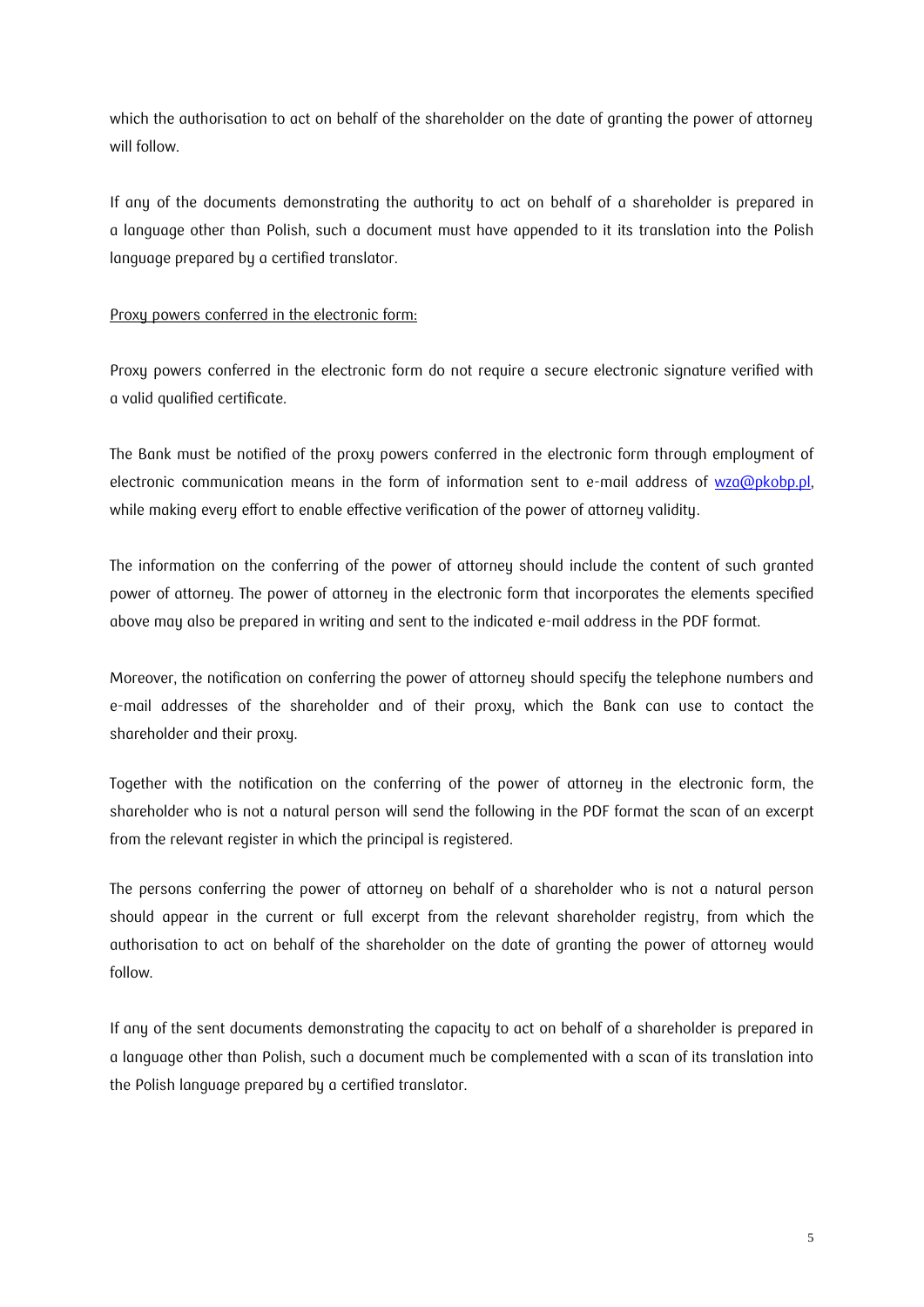If the shareholder confers the proxy powers in the electronic form, the proxy holder is required, at the preparation of the attendance list of the persons authorised to participate in the Extraordinary General Meeting, to present a document that enables identification of the proxy holder.

The Bank will take appropriate action for the purpose of identifying a shareholder and a proxy in order to verify the validity of the powers of attorney granted in the electronic form. Such a verification may involve in particular a response question in the electronic or telephone call form addressed to the shareholder or proxy with the aim of confirming the fact of the power of attorney being granted and its scope. In case of any doubt, the Bank may undertake further actions with the aim of verifying the validity of the powers of attorney granted in the electronic form and the identity of the shareholder and proxy. The Bank will deem the failure to provide a response to a question asked in the course of the verification process as a case of failure to verify the power of attorney, which will constitute grounds for the refusal of admission of a proxy to participate in the Extraordinary General Meeting.

In the case of any emerging doubts about the empowerment of a person to act on behalf of a shareholder, the Management Board of the Bank reserves the right to demand the presentation, at the preparation of the attendance list of the persons authorised to participate in the Extraordinary General Meeting, of the original documents which corroborate the empowerment of a given person to act on their behalf.

A Bank Management Board member or an employee of the Bank may be proxies of a shareholder at the Extraordinary General Meeting.

If a proxy at the Extraordinary General Meeting is a Bank Management Board member, a member of the Supervisory Board of the Bank, Bank's employee or an employee of the Bank's subsidiary or a member of any of its governing bodies, that person's power of attorney may confer on them the power to represent limited to only one general meeting. Such a proxy is obliged to disclose to the shareholder any circumstances indicative of the presence of the possibility of occurrence of a conflict of interest. The Bank will be barred from granting any subsequent power of attorney in such a case. Such a proxy shall vote in accordance with the instructions provided by the shareholder.

The forms required while seeking to execute the right to vote via a proxy are available through the Bank's website of [www.pkobp.pl/](http://www.pkobp.pl/)investor-relations.

## **Participation in the Extraordinary General Meeting through electronic means of communication**

The Bank does not offer the possibility to participate in the Extraordinary General Meeting through electronic means of communication.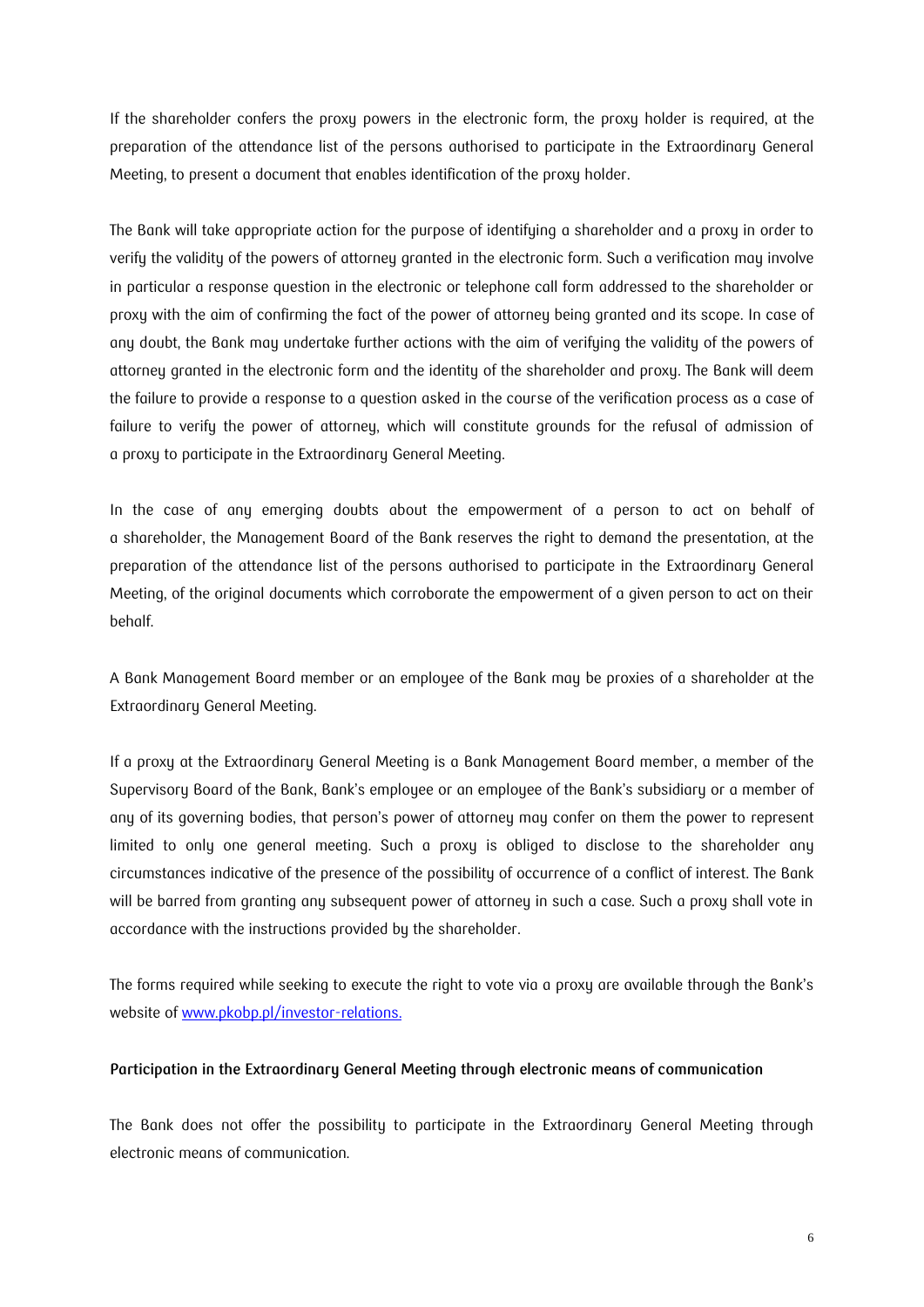The Bank will ensure publicly available real-time broadcast of the Extraordinary General Meeting via Bank's website – [www.pkobp.pl/](http://www.pkobp.pl/)investor-relations.

#### **Taking floor at the Extraordinary General Meeting through electronic means of communication**

The Bank does not offer the possibility to take floor at the Extraordinary General Meeting through electronic means of communication.

## **Voting by mail or electronic means of communication**

The Bank does not offer the possibility to vote using mail or electronic means of communication.

#### **The shareholder's right to ask questions regarding matters on the agenda of the general meeting**

During the Extraordinary General Meeting, each shareholder has the right to ask questions regarding the matters on the agenda of the Extraordinary General Meeting.

The procedure for asking questions and answering them is specified in the Regulations of the General Meeting of PKO Bank Polski S.A., available on the Bank's website [www.pkobp.pl/](http://www.pkobp.pl/)investor-relations.

#### **Date of registration of attendance at the Extraordinary General Meeting**

The date of registration of attendance at the Extraordinary General Meeting is **26 September 2021** (the "Record Date").

## **The right to participate in the Extraordinary General Meeting**

Only the persons who are shareholders of the Bank on the Record Date (i.e. sixteen days before the date of the Extraordinary General Meeting) have the right to participate in the Extraordinary General Meeting.

Lienors and users of shares who are entitled to vote have the right to participate in the Extraordinary General Meeting if the establishment of a limited right in rem for them is registered in the securities account on the date of registration of participation in the Extraordinary General Meeting.

At the request of a holder of Bank's shares and a lienor or a user of shares with the right to vote, submitted not earlier than after the publication of the notification on convening the Extraordinary General Meeting and not later than on the first business day following the Record Date, that is not later than on **27 September 2021**, the entity keeping the securities account shall issue a registered certificate confirming the right to participate in the Extraordinary General Meeting.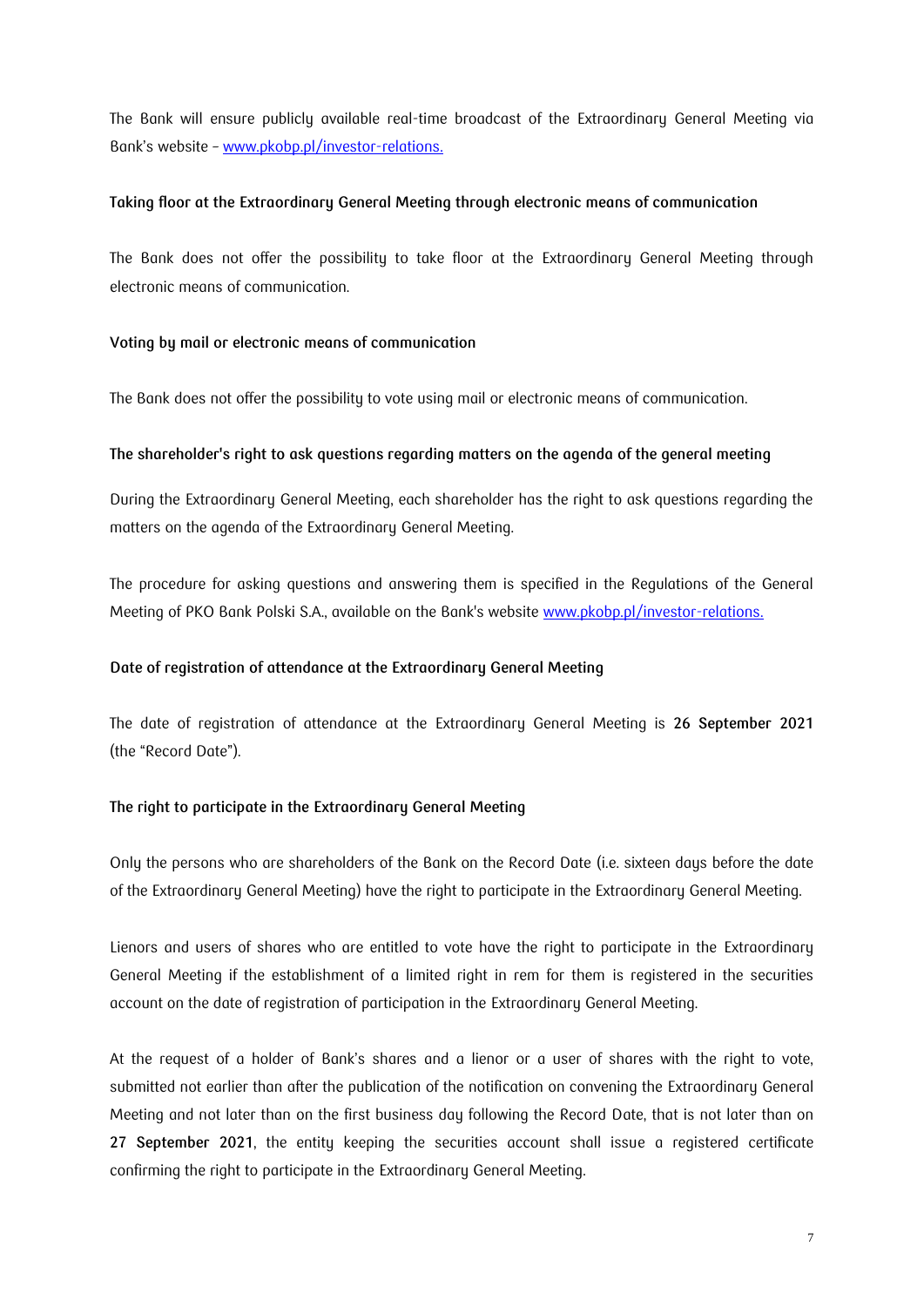The Bank points out that the Extraordinary General Meeting can only be attended by the persons who:

- 1) were shareholders of the Bank on the Record Date, that is on **26 September 2021**, and
- 2) not earlier than after the publication of the notification on convening the Extraordinary General Meeting and not later than on the **27 September 2021**, requested the entity keeping the securities account to issue a registered certificate confirming the right to participate in the Extraordinary General Meeting.

The Bank determines the list of shareholders entitled to participate in the Extraordinary General Meeting only on the basis of the list submitted to the Bank by the National Depository for Securities, drawn up on the basis of name certificates on the right to participate in the Extraordinary General Meeting, issued by entities maintaining securities accounts.

A list of the shareholders authorised to participate in the Extraordinary General Meeting will be made available at the premises of the Management Board of the Bank at ul. Puławska 15, 02-515 Warsaw, between 10:00 and 14:00 hours for three business days preceding the date of the Extraordinary General Meeting, that are **7, 8 and 11 October 2021**.

A shareholder of the Bank may request that a list of the shareholders authorised to participate in the Extraordinary General Meeting be sent to him free of charge by e-mail, stating the e-mail address to which the list should be sent.

In demanding that the list of shareholders be made available at the premises of the Bank or sent by e-mail, the demanding shareholder should identify himself and authenticate his status as a shareholder of the Bank. This can be achieved by presenting the certificate confirming the right to participate in the Extraordinary General Meeting or the deposit certificate.

The shareholders and shareholders' proxies coming to the Extraordinary General Meeting, when signing the attendance list, should present their identity card, passport or another document allowing to verify their identity.

The persons authorised to participate in the Extraordinary General Meeting are requested to register and collect voting cards or devices immediately before the meeting room, one hour before the commencement of the meeting.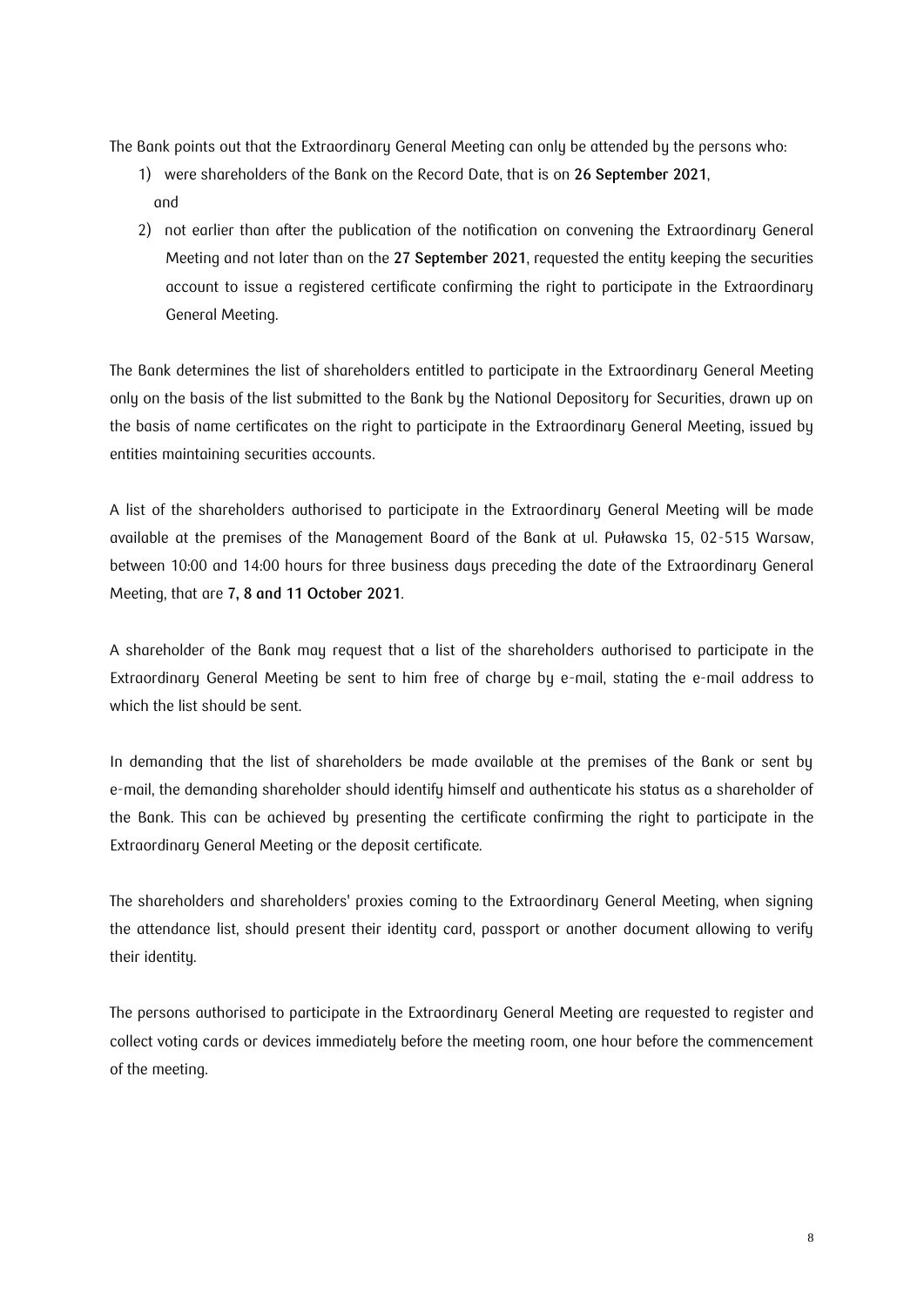#### **Access to documents**

The draft resolutions of the Extraordinary General Meeting with justifications and the opinion of the Supervisory Board of the Bank given according to the Bank's Articles of Association, as well as the full text of documents to be presented to the Extraordinary General Meeting will be published on a Bank's web site at such time as will make it possible to read and evaluate these documents.

Draft resolutions submitted in compliance with the Commercial Companies Code by the duly authorised shareholder or shareholders prior to the date of the Extraordinary General Meeting will be published by the Bank on its web site promptly upon receiving them.

If no resolutions are proposed to be adopted, comments of the Management Board of the Bank or the Supervisory Board of the Bank concerning the items on the agenda of the Extraordinary General Meeting, or the matters that are to be added to the agenda prior to the date of the Extraordinary General Meeting, will be made available on the Bank's web site promptly upon their completion.

Information regarding the Extraordinary General Meeting is available on the web site [www.pkobp.pl/](http://www.pkobp.pl/)investor-relations.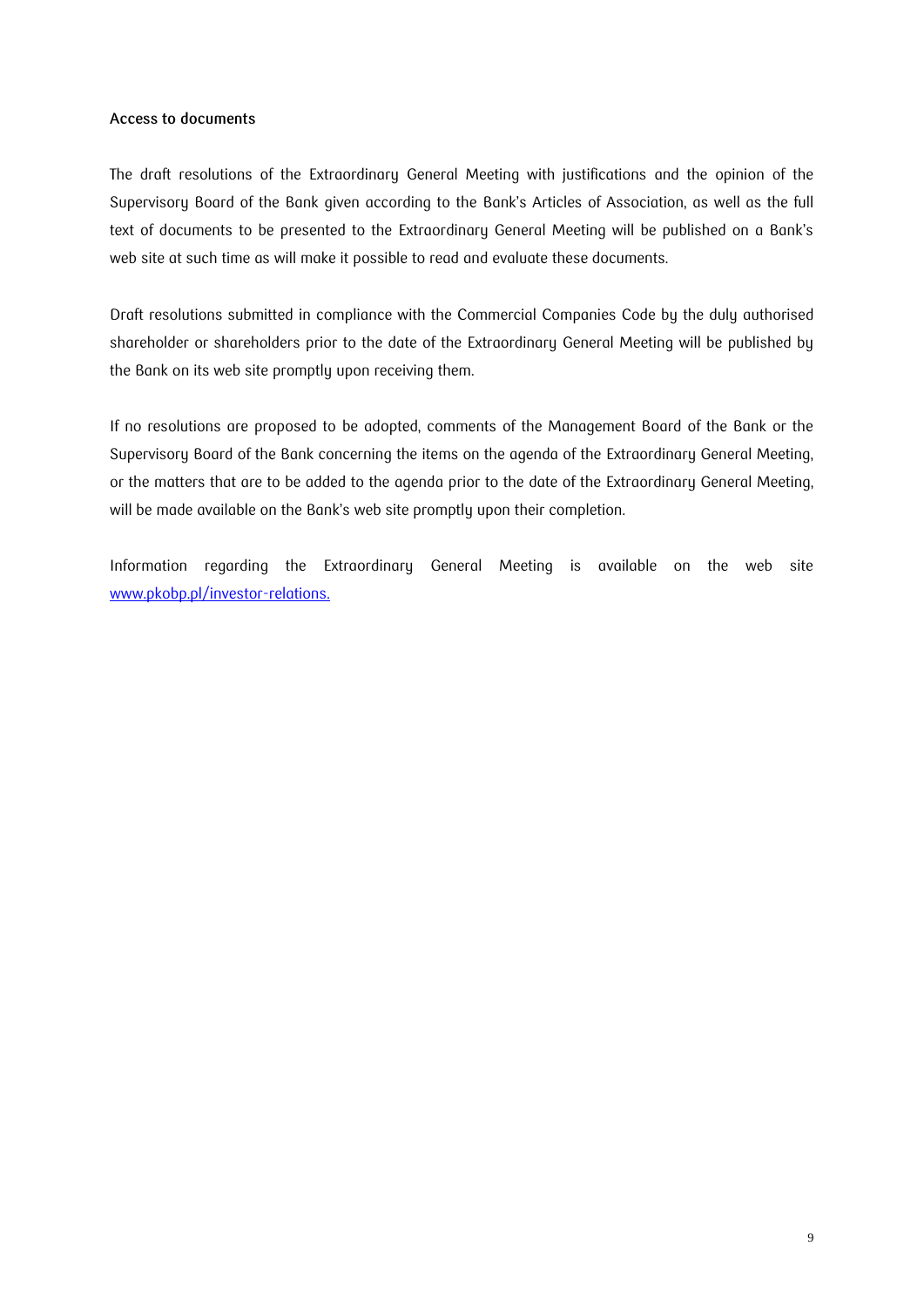#### **Information concerning the processing of the personal data of shareholders and shareholders' proxies**

On the basis of Regulation (EU) 2016/679 of the European Parliament and of the Council of 27 April 2016 on the protection of natural persons with regard to the processing of personal data and on the free movement of such data, and repealing Directive 95/46/EC, hereinafter called the "Regulation", we hereby inform you that:

#### **1. Data administrator**

The administrator of shareholder's or proxy's personal data is Powszechna Kasa Oszczędności Bank Polski Spółka Akcyjna, with its registered office in Warsaw, address: ul. Puławska 15, 02-515 Warsaw, registered with the District Court for the Capital City of Warsaw in Warsaw, 13th Business Department of the National Court Register, with the reference number KRS 0000026438, NIP: 525-000-77-38, REGON: 016298263, share capital (capital paid up) PLN 1 250 000 000, call centre: 800 302 302, hereinafter called the "Bank".

#### **2. Data Protection Inspector (IOD)**

At the Bank, a Data Protection Inspector has been appointed. Address: Data Protection Inspector, ul. Puławska 15, 02-515 Warsaw, e-mail address: iod@pkobp.pl. Data concerning the Data Protection Inspector is available on the Bank's website, in the tab "RODO".

#### **3. Categories of personal data**

The Bank processes the following categories of shareholder's or proxy's personal data: identification data, address, contact details and the image.

## **4. Purpose of data processing and the legal basis**

Shareholder's or proxy's personal data may be processed for the following purposes:

- 1) organizing the Extraordinary General Meeting and enabling the entitled persons to exercise their voting rights at the Meeting on the basis of Article 6.1c of the Regulation;
- 2) recording and broadcasting the Extraordinary General Meeting on the basis of Article 6.1f of the Regulation as part of promoting the transparency of the Bank's operations and equal access to decisions and discussions at the Extraordinary General Meeting.

## **5. Provision of personal data**

The Bank may provide shareholder's or proxy's personal data to:

- 1) other shareholders in case of Bank's shareholder on the basis of Article 407 § 1 and § 1<sup>1</sup> of the Commercial Companies Code;
- 2) an entity which processes personal data at the Bank's request and operates the voting process at the Extraordinary General Meeting.

Shareholder's or proxy's personal data in the form of an image, recorded during the Extraordinary General Meeting, will be made available as part of real-time broadcasting and the publication of the recording on the Bank's website.